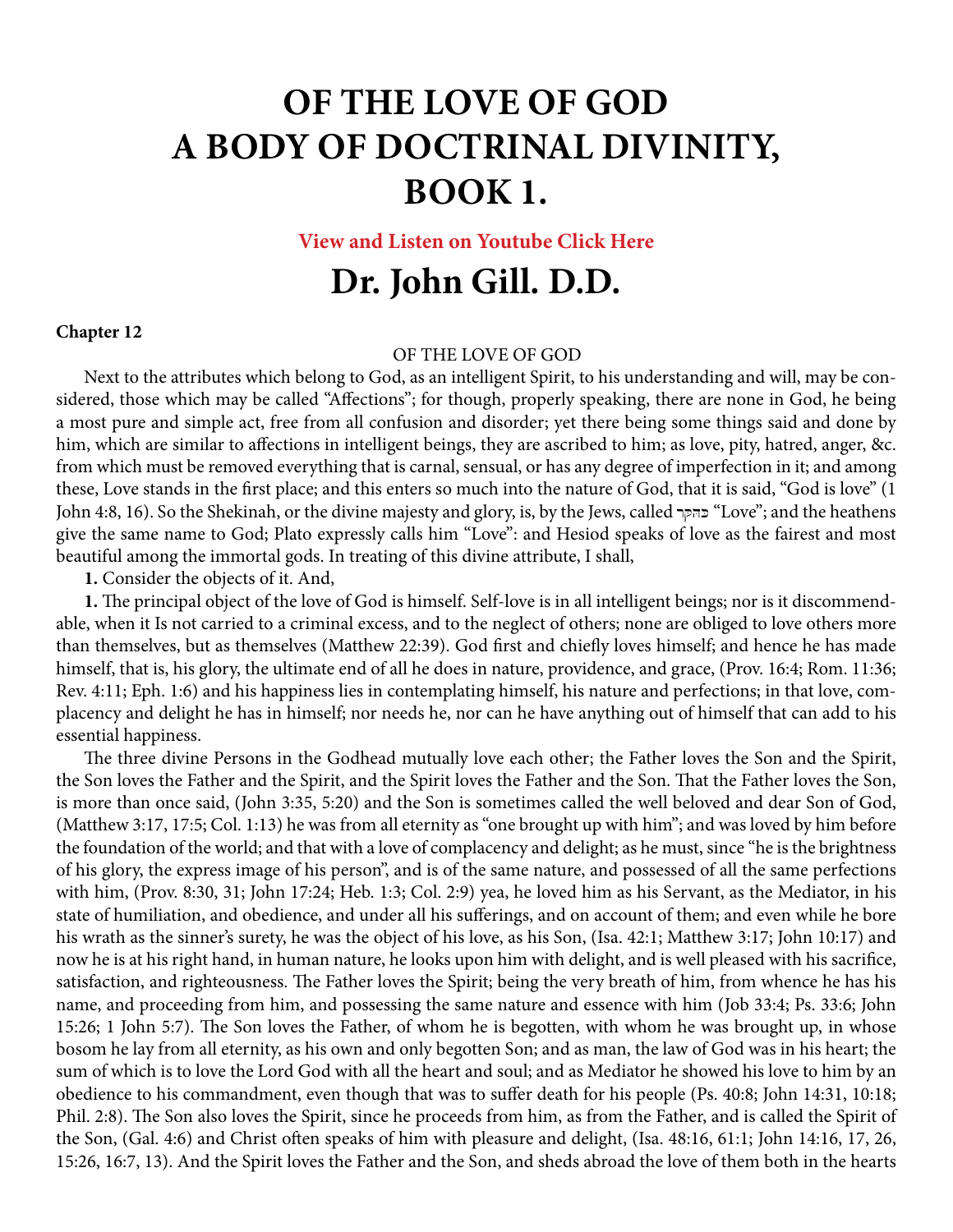of his people; he searches into the deep things of God, and reveals them to them; and takes of the things of Christ, and shows them unto them; and so is both the Comforter of them, and the Glorifier of him (1 Cor. 2:10-12; John 16:14).

**2**. All that God has made is the object of his love; all the works of creation, when he had made them, he looked over them, and saw that they were good, "very good", (Gen. 1:31) he was well pleased, and delighted with them; yea, he is said to "rejoice in his works", (Ps. 104:31) he upholds all creatures in their beings, and is the Preserver of all, both men and beasts; and is good to all, and his tender mercies are over all his works, (Ps. 36:6, 145:9) and particularly, rational creatures are the objects of his care, love, and delight: he loves the holy angels, and has shown his love to them in choosing them to happiness; hence they are called "elect angels", (1 Tim. 5:21) by making Christ the head of them, by whom they are confirmed in the estate in which they were created, (Col. 2:10) and by admitting them into his presence, allowing them to stand before him, and behold his face, (Matthew 18:10) yea, even the devils, as they are the creatures of God, are not hated by him, but as they are apostate spirits from him: and so he bears a general love to all men, as they are his creatures, his offspring, and the work of his hands; he supports them, preserves them, and bestows the bounties of his providence in common upon them, (Acts17:28, 14:17; Matthew 5:45) but he bears a special love to elect men in Christ; which is called his "great love", (Eph. 2:4) whom he has chosen and blessed with all spiritual blessings in him, (Eph. 1:3, 4) and which love is distinguishing and discriminating (Mai 1:1, 2; Rom. 9:11, 12). I go on to,

**II.** Give some instances of the love of God, particularly to chosen men in Christ, and who share in the love of Father, Son, and Spirit.

The love of the Father has appeared in thinking of them, thoughts of peace; in contriving and forming the scheme of their peace and reconciliation in Christ, from eternity, (2 Cor. 5:18, 19) in choosing them in him from the beginning, even from everlasting, to salvation, by him, (2 Thess. 2:13) in putting their persons into the hands of Christ, and securing and preserving them in him, (Deut. 33:3; Jude 1:1) in laying up all blessings in him for them, and blessing them with them so early, (Eph. 1:3, 4) in appointing Christ to be the Saviour of them; in providing, promising, and sending him into the world, to work out their salvation, (John 3:16; 1 John 4:9, 10; Titus 3:4, 5) in the pardon of their sins through the blood of Christ, (Isa. 38:17; Eph. 1:7) in their adoption, (1 John 3:1) in their regeneration and conversion, (Jer. 31:3; Eph. 2:4, 5) and in the gift of eternal life unto them (Rom. 6:23).

The love of the Son of God appears in espousing the persons of the elect, those sons of men, in whom his delights were before the world was, (Prov. 8:31; Hosea 2:19) in becoming their Surety for good, undertaking their cause, engaging to do the will of God with that cheerfulness he did; which was to work out their salvation, (Ps. 40:6-8; Heb. 7:22) in assuming their nature, in the fullness of time, to redeem them, work out a righteousness, and make reconciliation for them, (Gal. 4:4, 5; Rom. 8:3, 4; Heb. 2:14, 17) by giving himself a Sacrifice for them; laying down his life on their account; and shedding his blood for the cleansing of their souls, and the remission of their sins (Eph. 5:2, 25; Titus 2:14; 1 John 3:16; Rev. 1:5).

The love of the Spirit, of which mention is made in (Rom. 15:30) appears in his coming into the hearts of God's elect, to convince them of sin and righteousness, and to comfort them; by showing the grace of the covenant, and the blessings of it to them; by opening and applying the promises of it; and by shedding abroad the love of God and Christ in their hearts; by implanting every grace in them, and drawing them forth into exercise; by witnessing to their spirits their adoption; by assisting them in every duty, particularly in prayer, making intercession for them, according to the will of God; and in being the earnest, pledge, and seal of them to the day of redemption (John 16:7, 8; Rom. 8:15, 16, 26, 27; Eph. 1:13, 14).

**3.** It may be proper next to consider the properties of the love of God towards chosen men, which will lead more into the nature of it. And,

**1.** There is no cause of it out of God; there is no motive or inducement to it in them, no loveliness in them to excite it; all men by nature are corrupt and abominable; rather to be loathed than loved; and those that are loved, are no better than others, all being under sin; and are, "by nature, children of wrath, as others"; as deserving of that as those that are not loved, (Rom. 3:9; Eph. 2:3) what loveliness or beauty is in saints, is owing to the righteousness of Christ, imputed to them; which is that comeliness that is put upon them, whereby they are made perfectly comely; and to the sanctifying grace of the Spirit, whereby they are all glorious within, and appear in the beauties of holiness: so that all this is the fruit of the love of God, and not the cause of it. Nor can it be any love in them to

God, that is the cause of his to them; for they had no love in them when Christ died for them; nor until regenerated by the Spirit of God; and when they love him, it is because he first loved them, (1 John 4:10, 19) and though Christ is said to love them that love him, and the Father is said to love them too; yet this must not be understood of the first love of God and Christ, unto them, nor of the first display of it; but of further and larger manifestations of it to them; and is descriptive of the persons who are most certainly and evidently the objects of their love; but not as being the cause of it, (Prov. 8:17; John 14:21, 23, 16:27). Nor are good works the cause of this love; for this, at least, in one instance of it, was before either good or evil were done, (Rom. 9:11, 12) and in other instances it broke forth towards them, and broke in upon them while they were yet in their sins, and before they were capable of performing good works, (Rom. 5:8; Titus 3:3, 4; Eph. 2:2-4) and how can it be thought, that since the best works of men are so impure and imperfect as to be reckoned as filthy rags, that these should be the cause of God's love to men? no, even faith itself is not; that "is the gift of God", and flows from electing love, and is a fruit and evidence of it (Eph. 2:8; Acts 13:48; Titus 1:1). God loves men, not because they have faith; but they have faith given them, because God loves them; it is true indeed, that "without faith it is impossible to please God"; that is, to do those things which are pleasing in his sight; but then the persons of God's elect, may be, and are, well pleasing to God, in Christ, before faith, and without it. In short, the love of God purely flows from his good will and pleasure; who "is gracious to whom he will be gracious", (Ex. 33:19) it is that pure river that proceeds out of the throne of God, and of the Lamb, as an emblem of sovereignty, (Rev. 22:1) as God loved the people of Israel because he loved them, or would love them; and for no other reason, (Deut. 7:7, 8) in like manner he loves his spiritual and mystical Israel.

**2**. The love of God is eternal, it does not commence in time, it is without beginning, it is from eternity: this is evident from the love of God to Christ, which was before the foundation of the world; and with the same love he loved him, he loved his people also, and as early, (John 17:23, 24) and from various acts of love to them in eternity; as the election of them in Christ, which supposes the love of them, (Eph. 1:4) the covenant of grace made with them, in which, grants of grace, and promises of glory, were made before the world began; and Christ was set up as the Mediator of it from everlasting: all which are strong proofs of love to them (2 Tim. 1:9; Titus 1:2; Prov. 8:22, 23). **3.** The love of God is immutable, unalterable, and invariable; it is like himself, "the same today, yesterday, and for ever": and, indeed, God is love; it is his nature; it is himself; and therefore must be without any variableness, or shadow of turning. It admits of no distinctions, by which it appears to alter and vary. Some talk of a love of benevolence, by which God wishes or wills good to men; and then comes on a love of beneficence, and he does good to them, and works good in them: and then a love of complacency and delight takes place, and not till then. But this is to make God changeable, as we are: the love of God admits of no degrees, it neither increases nor decreases; it is the same from the instant in eternity it was, without any change: it is needless to ask whether it is the same before as after conversion, since there were as great, if not greater gifts of love, bestowed on the object loved, before conversion, as after; such as the gift of God himself, in the everlasting covenant; the gift of his Son to die for them when in their sins; and the gift of the Spirit to them, in order to regenerate, quicken, and convert them; heaven itself, eternal life, is not a greater gift than these; and yet they were all before conversion. There never were any stops, lets, or impediments to this love; not the fall of Adam, nor the sad effects of it; nor the actual sins and transgressions of God's people, in a state of nature; nor all their backslidings, after called by grace; for still he loves them freely, (Hosea 14:4) for God foreknew that they would fall in Adam, with others, that they would be transgressors from the womb, and do as evil as they could; yet this hindered not his taking up thoughts of love towards them, his choice of them, and covenant with them. Conversion makes a change in them; brings them from the power of Satan to God, from darkness to light, from bondage to liberty; from fellowship with evil men to communion with God: but it makes no change in the love of God; God changes his dispensations and dealings with them, but never changes his love; he sometimes rebukes and chastises them, but still he loves them; he sometimes hides his face from them, but his love continues the same, (Ps. 89:29-33; Isa. 54:7-10) the manifestations of his love are various;

to some they are greater, to others less; and so to the same persons, at different times; but love in his own heart is invariable and unchangeable.

**4.** The love of God endures for ever; it is an everlasting love, in that sense, (Jer. 31:3) it is the bond of union between God and Christ, and the elect; and it can never be dissolved; nothing can separate it, nor separate from it (Rom. 8:35, 38, 39). The union it is the bond of, is next to that, and like it, which is between the three divine persons (John 17:21, 23). The union between soul and body, may be, and is dissolved, at death; but neither death nor life